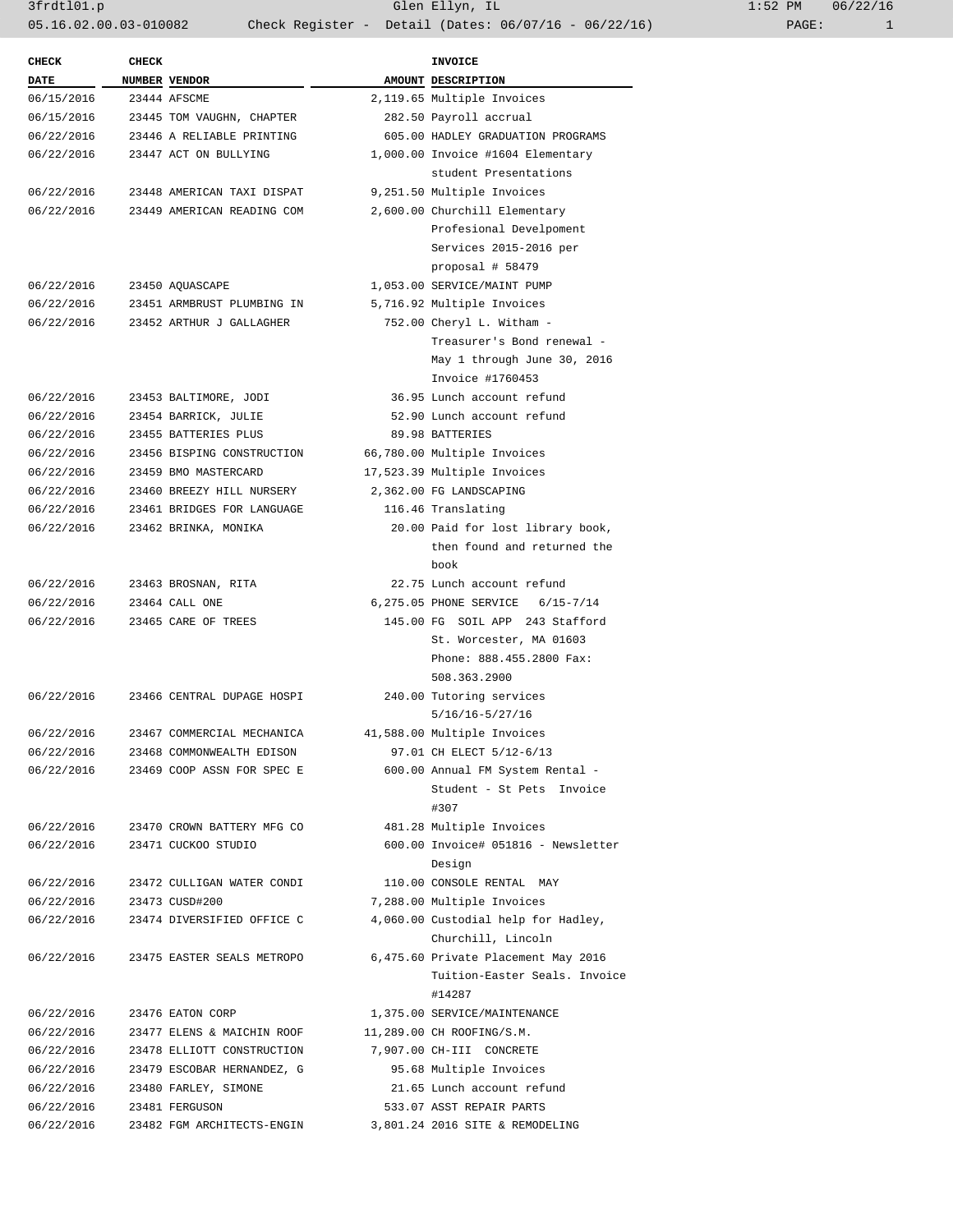| <b>CHECK</b> | <b>CHECK</b> |                            |                | <b>INVOICE</b>                         |
|--------------|--------------|----------------------------|----------------|----------------------------------------|
| DATE         |              | NUMBER VENDOR              |                | AMOUNT DESCRIPTION                     |
|              |              |                            |                | WORK-MULT SITES 4/30-5/27              |
| 06/22/2016   |              | 23483 FIRM SYSTEMS         |                | 230.00 Fingerprinting for              |
|              |              |                            |                |                                        |
|              |              |                            |                |                                        |
|              |              |                            |                | -Invoice#1059765                       |
| 06/22/2016   |              | 23484 FIVE CORNERS ONE HR  |                | 905.50 Cleaning of Band/Orchestra      |
|              |              |                            |                | Jackets and Vest                       |
| 06/22/2016   |              | 23485 FLO-TECH MECHANICAL  |                | 19,831.00 Multiple Invoices            |
| 06/22/2016   | 23486 FQC    |                            |                | 14,347.00 Multiple Invoices            |
| 06/22/2016   |              | 23487 FRANCZEK RADELET     |                | 5,946.00 Multiple Invoices             |
| 06/22/2016   |              | 23488 FREEDOM CONCEPTS INC |                | 346.00 Trainer for D41 Special         |
|              |              |                            |                | Education Student at Hadley            |
|              |              |                            |                | - Quote $\#(01)$ Q2161358 1 New        |
|              |              |                            |                | Vendor -                               |
| 06/22/2016   |              | 23489 FREUND, KRISTEN      |                | 22.20 Lunch account refund             |
| 06/22/2016   |              | 23490 GEBALLE, LESLIE      |                | 19.85 Lunch account refund             |
| 06/22/2016   |              | 23491 GONZALEZ, MAIRA      | 83.49          |                                        |
| 06/22/2016   |              | 23492 GRAYBAR ELECTRIC CO  | 1,337.47 BULBS |                                        |
| 06/22/2016   |              | 23493 GREEN ASSOCIATES     |                | 2,000.00 Hadley Portable classroom     |
|              |              |                            |                | inspections 2016-17 Green              |
|              |              |                            |                | Associates Architecture PO             |
|              |              |                            |                | Box 112 Evanston, IL 60204             |
|              |              |                            |                | 847-317-0852                           |
| 06/22/2016   |              | 23494 GROSS, DANNA         |                | 17.05 Lunch account refund             |
| 06/22/2016   |              | 23495 HERFF JONES          |                | 2,868.87 Multiple Invoices             |
| 06/22/2016   |              | 23496 HOWARD, TERRA COSTA  |                | 25.20 Lunch account refund             |
| 06/22/2016   |              | 23497 ILLINOIS CENTRAL SCH |                | 93,058.29 MAY TRANSPORTATION           |
| 06/22/2016   |              | 23498 INNOVATIONS THERAPEU |                | 3,741.67 May Tuition for D41 Student - |
|              |              |                            |                | Invoice 1125                           |
| 06/22/2016   |              | 23499 INNOVENTION SYSTEM L |                | 250.00 Translating                     |
| 06/22/2016   |              | 23500 J HAMILTON ELECTRIC  |                | 292.00 CH-III ELECTRICAL/LOW VOLTAGE   |
| 06/22/2016   |              | 23501 JOSTENS              |                | 8,010.61 Multiple Invoices             |
| 06/22/2016   |              | 23502 KONICA MINOLTA BUSIN |                | 194.76 Copy overages 6/1/15 to         |
|              |              |                            |                | 5/31/16                                |
| 06/22/2016   |              | 23503 LEARNING FORWARD     |                | 13,300.00 Pathway to Achievement       |
|              |              |                            |                | Contract with Senior                   |
|              |              |                            |                | Consultant Cheryl Krehbiel             |
|              |              |                            |                | -5th of five payments. Final           |
|              |              |                            |                | Invoice #93966                         |
| 06/22/2016   |              | 23504 LEMON, CATHERINE     |                | 66.05 Multiple Invoices                |
| 06/22/2016   |              | 23505 LEN'S ACE HARDWARE   |                | 99.50 ASST SUPP AND PARTS              |
| 06/22/2016   |              | 23506 LEVITT, AMY          |                | 29.15 Lunch account refund             |
| 06/22/2016   |              | 23507 LINDEN OAKS HOSPITAL |                | 124.80 Hospital Tutoring for D41       |
|              |              |                            |                | Student - Invoice #41-26               |
| 06/22/2016   |              | 23508 LOWERY MCDONNELL     |                | 7,488.00 Cafeteria tables              |
| 06/22/2016   |              | 23509 MAKAUSKAS, LAURA     |                | 76.80 Lunch account refund             |
| 06/22/2016   |              | 23510 MALEC, JENNIFER      |                | 20.70 Lunch account refund             |
| 06/22/2016   |              | 23511 MARQUARDT SCHOOL DIS |                | 74,581.84 MAY FOOD SERVICE             |
| 06/22/2016   |              | 23512 MASTERLIBRARY LLC    |                | 2,200.00 Facilities Calendar system.   |
|              |              |                            |                | Last updated in 2004. Need             |
|              |              |                            |                | new system to improve                  |
|              |              |                            |                | facility request process and           |
|              |              |                            |                | communication of facilities            |
|              |              |                            |                | usage.                                 |
| 06/22/2016   |              | 23514 MAXIM HEALTHCARE SER |                | 4,596.00 Multiple Invoices             |
| 06/22/2016   |              | 23515 MCCOY, DENISE        |                | 208.00 Reimbursement for Special       |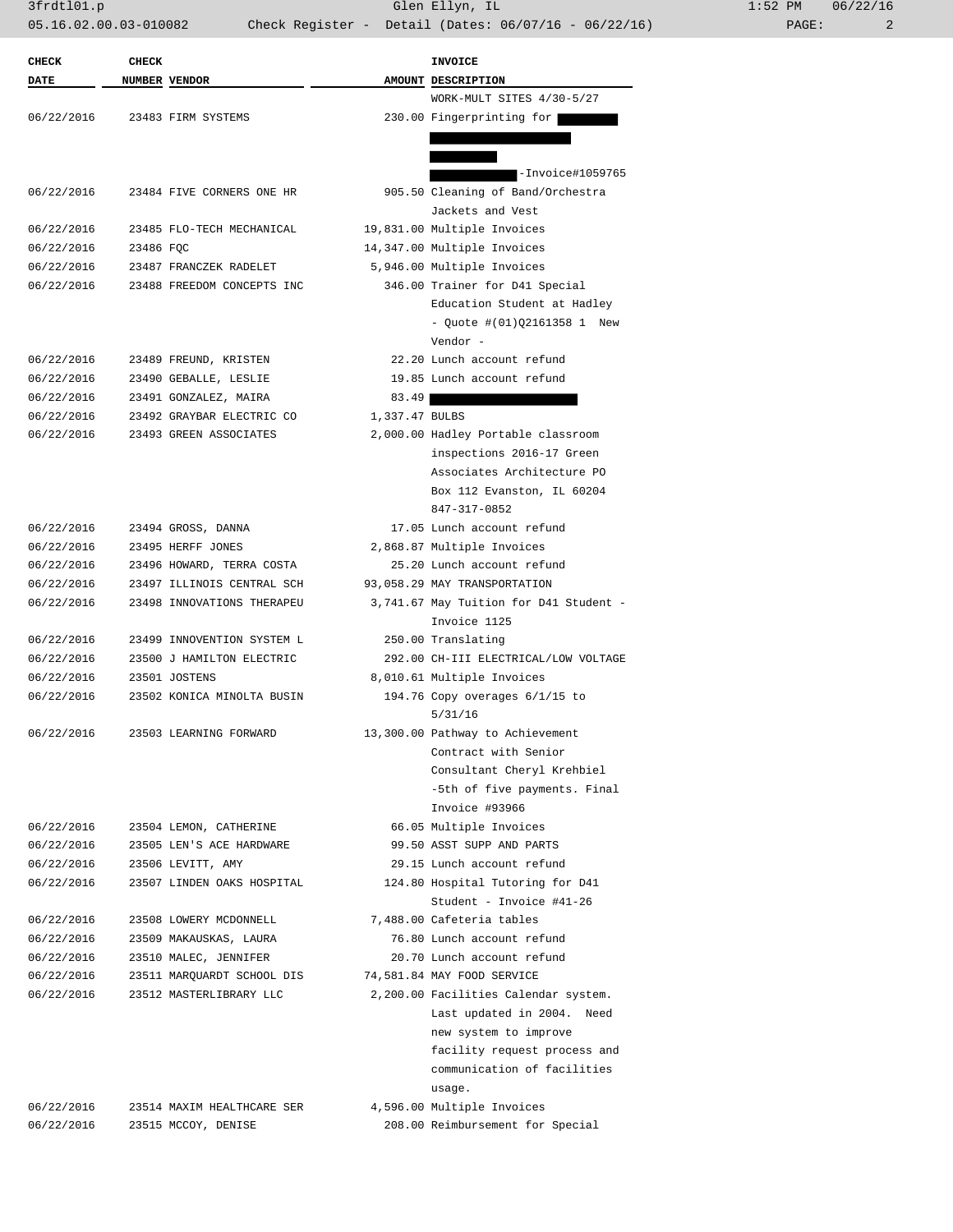3frdtl01.p Glen Ellyn, IL 1:52 PM 06/22/16 05.16.02.00.03-010082 Check Register - Detail (Dates: 06/07/16 - 06/22/16) PAGE: 3

| <b>CHECK</b> | <b>CHECK</b> |                            | <b>INVOICE</b>                          |
|--------------|--------------|----------------------------|-----------------------------------------|
| DATE         |              | NUMBER VENDOR              | AMOUNT DESCRIPTION                      |
|              |              |                            | Education Supplies for Field            |
|              |              |                            | Day at Ben Franklin Please              |
|              |              |                            | see attached documentation              |
| 06/22/2016   |              | 23516 MCHENRY GLASS & MIRR | 5,661.00 CH-III ALUM/GLASS/GLAZING      |
| 06/22/2016   |              | 23517 MENARDS              | 48.39 Multiple Invoices                 |
| 06/22/2016   |              | 23518 METRO PROFESSIONAL P | 2,548.89 Multiple Invoices              |
| 06/22/2016   |              | 23519 MIKUS, MARY ANN      | 64.10 Lunch account refund              |
| 06/22/2016   |              | 23520 MURPHY, BARI         | 10.15 Lunch account refund              |
| 06/22/2016   |              | 23521 MURRILLO, KIMISHA    | 10.85 Lunch account refund              |
| 06/22/2016   |              | 23522 NCS PEARSON          | 1,302.00 Extra Licensing, AIMSWEB       |
|              |              |                            | $Q#217$ at 6.00 ea. Invoice #           |
|              |              |                            | 10721496                                |
| 06/22/2016   |              | 23523 NORTHERN ILLINOIS GA | 1,610.13 Multiple Invoices              |
| 06/22/2016   |              | 23524 NORTHERN ILLINOIS GA | 25.02 Multiple Invoices                 |
| 06/22/2016   | 23525 NWEA   |                            | 4,050.00 VCG Interactive Reports & 2    |
|              |              |                            | Hour Virtual Consulting                 |
| 06/22/2016   |              | 23526 OFFICE DEPOT         | 2,269.08 Multiple Invoices              |
| 06/22/2016   |              | 23528 OLIVE GROVE LANDSCAP | 25,331.38 Multiple Invoices             |
| 06/22/2016   |              | 23529 ORKIN LLC            | 1,864.01 Multiple Invoices              |
| 06/22/2016   |              | 23530 P.F. PEDERSEN dba P  | 15,355.00 CH-III LANDSCAPING            |
| 06/22/2016   |              | 23531 PADDOCK ENTERPRISES, | 9,515.00 BASKETBALL BACKSTOPS-ALL       |
|              |              |                            | <b>BLDGS</b>                            |
| 06/22/2016   |              | 23532 PANJWANI, WENDY      | 15.00 Reimbursement for previously      |
|              |              |                            | lost library                            |
|              |              |                            | material/Panjwani                       |
| 06/22/2016   |              | 23533 PARKLAND PREPARATORY | 2,210.88 June Tuition for four D41      |
|              |              |                            | Students Invoice #1502                  |
| 06/22/2016   |              | 23534 PARKWAY FORMING      | 5,497.00 BF BLDG/SITE/FORMING           |
| 06/22/2016   | 23535 PCM    |                            | 397.98 Multiple Invoices                |
| 06/22/2016   |              | 23536 PEDERSEN COMPANY     | 6,664.00 Multiple Invoices              |
| 06/22/2016   |              | 23537 PHILLIPS, LAURA      | 18.35 Lunch account refund              |
| 06/22/2016   |              | 23538 POSEGAY, TRICIA      | 21.85 Lunch account refund              |
| 06/22/2016   |              |                            | 4,753.00 CH-III CARPENTRY/DRYWALL       |
|              |              | 23539 R B CONSTRUCTION     |                                         |
| 06/22/2016   |              | 23540 READYREFRESH BY NEST | 8.25 HD BOTTLED WATER JUNE              |
| 06/22/2016   |              | 23541 RENTAL MAX LLC       | 2,449.60 RENTAL-FOLDING CHAIRS HD       |
|              |              |                            | GRADUATION                              |
| 06/22/2016   |              | 23542 ROSCOE CO            | 460.80 Multiple Invoices                |
| 06/22/2016   |              | 23543 S & K EXCAVATING & T | 46,624.00 CH SITE UTIL/EXCAV/GRADG/BKFL |
| 06/22/2016   |              | 23544 SCHAFFER, JENNIFER   | 11.05 Lunch account refund              |
| 06/22/2016   |              | 23545 SCHOOL SPECIALTY     | 189.60 Flag for Hadley LMC              |
| 06/22/2016   |              | 23546 SEAL OF ILLINOIS     | 6,137.10 Multiple Invoices              |
| 06/22/2016   |              | 23547 SHANNON, KATY        | 37.20 Lunch account refund              |
| 06/22/2016   |              | 23548 SHAW MEDIA           | 81.00 Legal notices Invoice             |
|              |              |                            | #0516100703605/2016                     |
| 06/22/2016   |              | 23549 SHONG, FAY           | 11.40 Lunch account refund              |
| 06/22/2016   |              | 23550 SHRED-IT             | 57.51 6/9 DISPOSAL                      |
| 06/22/2016   |              | 23551 SKIRVIN, LIZ         | 20.35 Lunch account refund              |
| 06/22/2016   |              | 23552 SOARING EAGLE ACADEM | 10,248.66 Multiple Invoices             |
| 06/22/2016   |              | 23553 SOCIAL THINKING SANT | 154.49 Supplies for Social Workers      |
|              |              |                            | at Forest Glen                          |
| 06/22/2016   |              | 23554 SOLTICE - TIMBERSONG | 64,575.00 May, June, July, August       |
|              |              |                            | Tuition for D41 Student                 |
|              |              |                            | Contract and Information is             |
|              |              |                            | attached                                |
| 06/22/2016   |              | 23555 SOUND INC            | 2,420.00 SERV CALL                      |
| 06/22/2016   |              | 23556 SOUTHPAW ENTERPRISES | 276.00 Small Equipment for Special      |
|              |              |                            |                                         |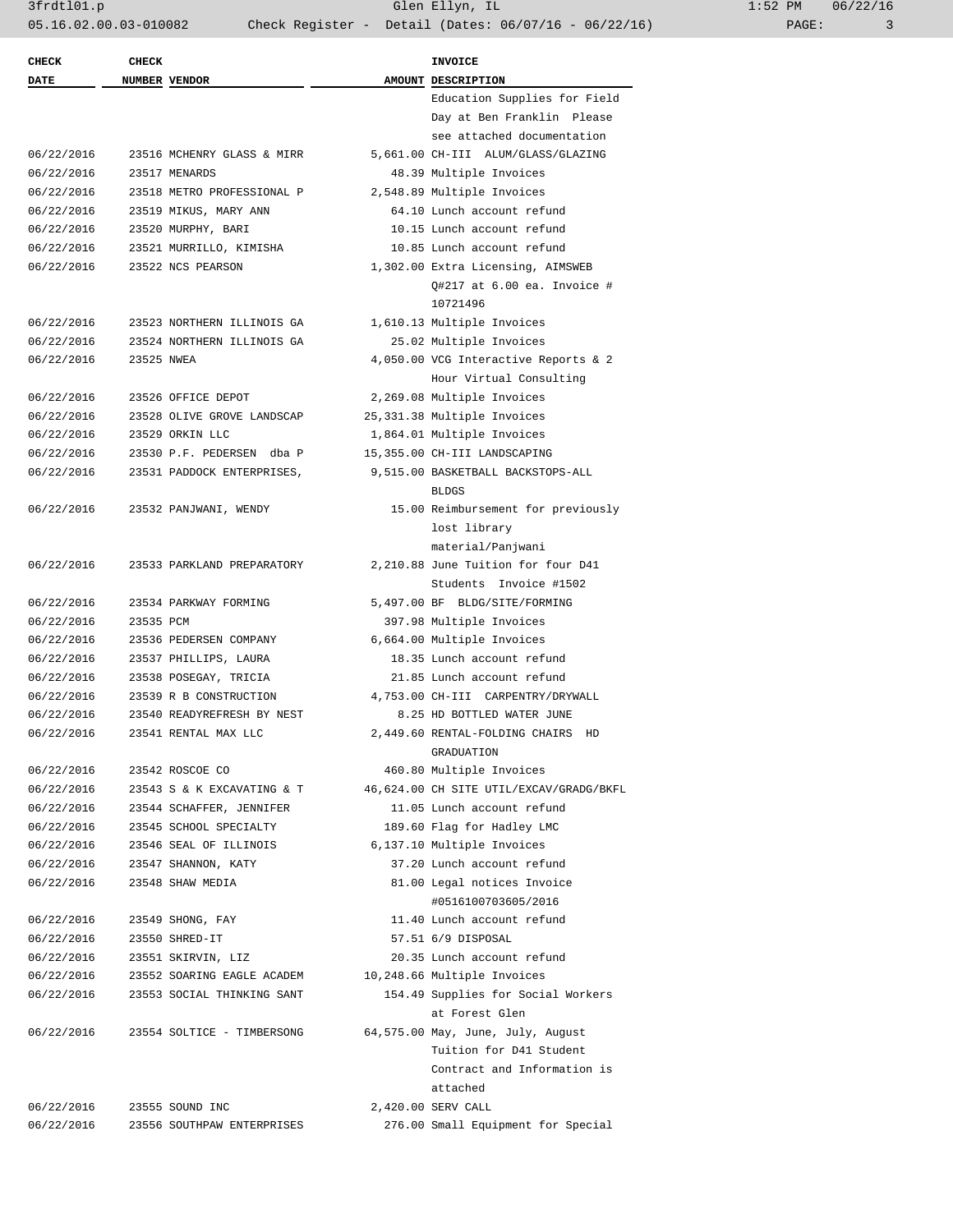3frdtl01.p Glen Ellyn, IL 1:52 PM 06/22/16 05.16.02.00.03-010082 Check Register - Detail (Dates: 06/07/16 - 06/22/16)

| <b>CHECK</b>                   | <b>CHECK</b> |                                           |              | <b>INVOICE</b>                                                      |
|--------------------------------|--------------|-------------------------------------------|--------------|---------------------------------------------------------------------|
| <b>DATE</b>                    |              | NUMBER VENDOR                             |              | AMOUNT DESCRIPTION                                                  |
|                                |              |                                           |              | Education students - OT                                             |
| 06/22/2016                     |              | 23557 SPRINGER, TERESA                    |              | 32.05 Lunch account refund                                          |
| 06/22/2016                     |              | 23558 STAPLES ADVANTAGE                   |              | 37.56 TLA GENERAL SUPPLIES                                          |
| 06/22/2016                     |              | 23559 STEVENS INDUSTRIES                  |              | 3,170.00 FG CASEWORK/MILLWORK                                       |
| 06/22/2016                     |              | 23560 STREAMWOOD BEHAVIORA                |              | 264.00 Hospital Tutoring Services,                                  |
|                                |              |                                           |              | Invoice # 3501. Service                                             |
|                                |              |                                           |              | Dates, 3/30, 3/31, 4/1, 4/4,                                        |
|                                |              |                                           |              | $4/5$ , $4/6$ , $4/7$ , $4/8$ , $4/11$ ,                            |
|                                |              |                                           |              | $4/12$ , $4/13$ .                                                   |
| 06/22/2016                     |              | 23561 SZWEDO, MICHELLE                    |              | 17.95 Lunch account refund                                          |
| 06/22/2016                     |              | 23562 TEAM REIL INC                       |              | 29.80 REPAIR PARTS                                                  |
| 06/22/2016                     |              | 23563 TEICHMILLER, ANDREA                 |              | 38.07 REIMBURSEMENT MILEAGE                                         |
| 06/22/2016                     |              | 23564 THE OMNI GROUP                      |              | 73.50 403B MAY                                                      |
| 06/22/2016                     |              | 23565 TIERNEY BROTHERS INC                |              | 3,230.00 Smart Notebook License                                     |
|                                |              |                                           |              | Renewal                                                             |
| 06/22/2016                     |              | 23566 VANGUARD ENERGY SERV                |              | 2,708.92 GAS 5/1-5/31                                               |
| 06/22/2016                     |              | 23567 VERITIV OPERATING CO                |              | 4,138.50 Multiple Invoices                                          |
| 06/22/2016                     |              | 23568 VILLAGE OF GLEN ELLY                |              | 5,931.00 Multiple Invoices                                          |
| 06/22/2016                     |              | 23569 WAGEWORKS                           |              | 310.49 FSA FEE                                                      |
| 06/22/2016                     |              | 23570 WASTE MANAGEMENT WES                |              | 476.34 HD ROLLOFF SERV                                              |
|                                |              | 23571 WDSRA                               |              |                                                                     |
| 06/22/2016                     |              |                                           |              | 297.00 Disability Awareness Assembly<br>at Churchill School Invoice |
|                                |              |                                           |              |                                                                     |
|                                |              |                                           |              | #13419 April 29th, 2016                                             |
| 06/22/2016                     |              | 23572 WM H SADLIER INC                    |              | 129.09 Vocabulary Workshop textbooks                                |
|                                |              |                                           |              | - teachers' editions                                                |
|                                |              | 06/15/2016 201500491 GLEN ELLYN EDUCATION |              | 18.90 Payroll accrual                                               |
|                                |              | 06/15/2016 201500493 ILLINOIS DEPT OF REV |              | 35,347.62 Multiple Invoices                                         |
|                                |              | 06/15/2016 201500494 INTERNAL REV SERVICE |              | 176,477.21 Multiple Invoices                                        |
| 06/15/2016 201500495 T H I S   |              |                                           |              | 19,287.85 Multiple Invoices                                         |
|                                |              | 06/15/2016 201500496 TEACHERS RETIREMENT  |              | 107,406.15 Multiple Invoices                                        |
| 06/15/2016 201500497 WAGEWORKS |              |                                           |              | 5,154.27 Multiple Invoices                                          |
|                                |              | 06/15/2016 201500498 THE OMNI GROUP       |              | 39,742.68 Multiple Invoices                                         |
|                                |              | 06/15/2016 201500499 EXPERT PAY           |              | 1,698.99 Payroll accrual                                            |
|                                |              | 06/15/2016 201500501 ILLINOIS DEPT OF REV |              | 2,394.50 Multiple Invoices                                          |
|                                |              | 06/15/2016 201500502 INTERNAL REV SERVICE |              | 14,850.38 Multiple Invoices                                         |
| 06/15/2016 201500503 T H I S   |              |                                           |              | 38.71 Multiple Invoices                                             |
|                                |              | 06/15/2016 201500504 TEACHERS RETIREMENT  |              | 209.10 Multiple Invoices                                            |
| 06/15/2016 201500505 WAGEWORKS |              |                                           |              | 244.93 Payroll accrual                                              |
|                                |              | 06/15/2016 201500506 THE OMNI GROUP       |              | 125.00 Multiple Invoices                                            |
|                                |              | 06/15/2016 201500507 EXPERT PAY           |              | 138.09 Payroll accrual                                              |
|                                |              | 06/15/2016 201500508 ILLINOIS DEPT OF REV |              | 10.71 Payroll accrual                                               |
|                                |              | 06/15/2016 201500509 INTERNAL REV SERVICE |              | 61.20 Multiple Invoices                                             |
|                                |              | 06/20/2016 201500510 EDUCATIONAL BENEFIT  |              | 435,677.18 JUNE AD&D, DENTAL, LIFE,<br>MEDICAL                      |
| 06/21/2016 201500511 REV TRAK  |              |                                           |              | 1,016.34 REV TRAK                                                   |
| 06/21/2016 201500512 TASC      |              |                                           |              | 414.00 HRA ADM FEES JUNE                                            |
| 06/21/2016 201500513 T H I S   |              |                                           |              | 4,237.62 THIS FUND                                                  |
|                                |              | 06/21/2016 201500514 TEACHERS RETIREMENT  |              | 1,943.14 ADJ TO EARNINGS                                            |
|                                |              | 06/22/2016 201500515 RELIANCE STANDARD LI |              | 298.07 LTD 7/1-7/31                                                 |
|                                |              |                                           |              |                                                                     |
|                                |              | Totals for checks                         | 1,550,367.36 |                                                                     |